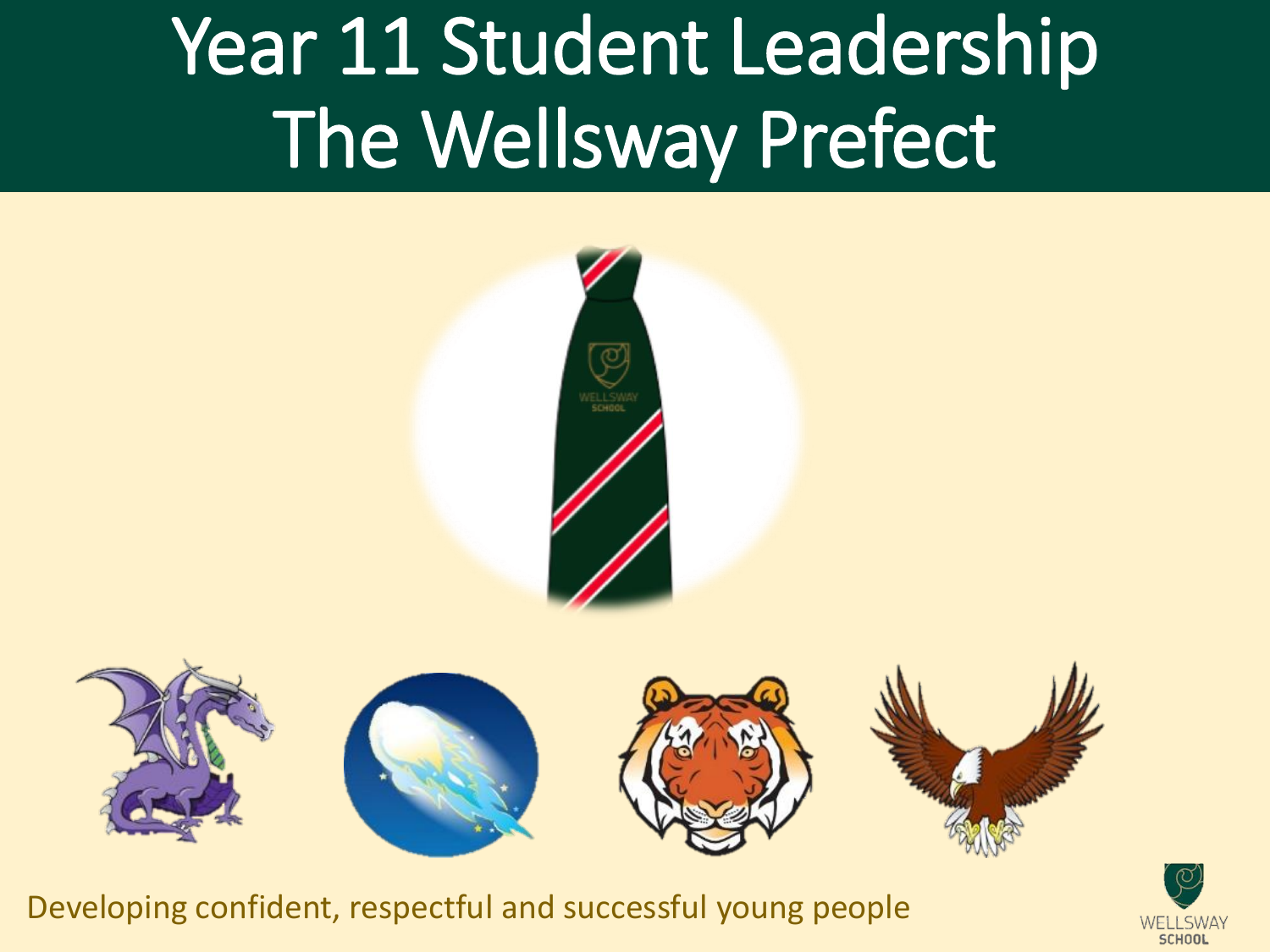### Wellsway Prefects will …

- Have an outstanding approach to their learning
- Put energy and enthusiasm into their school life; this can have a positive impact on others
- Not wait for things happen, they are proactive and will solve problems
- Work well as part of a team, can work outside of their friendship group
- Are kind and thoughtful, would naturally try and help and support others in the school

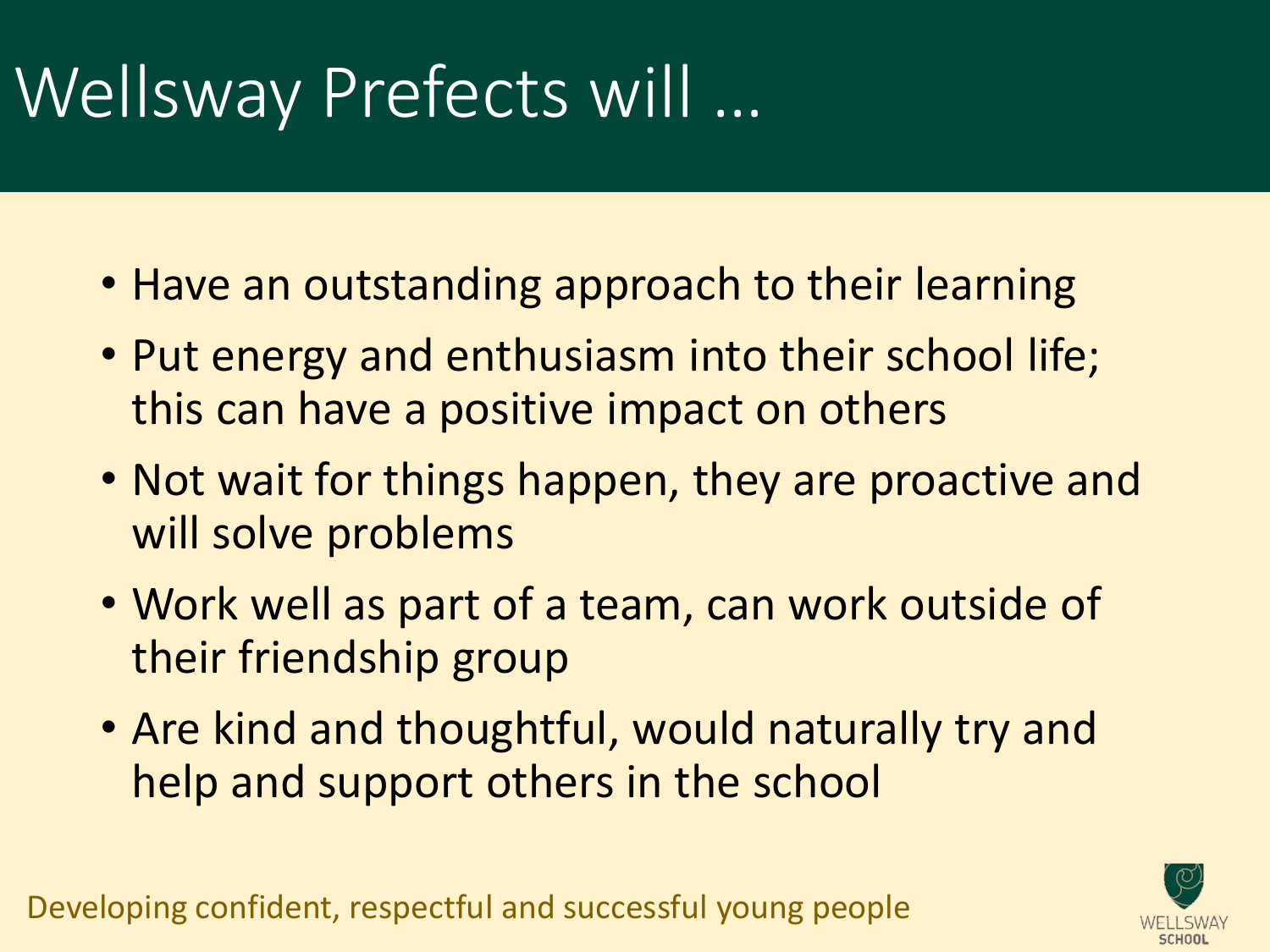## Role of the Wellsway Prefect

- To be a role model to all students in the school; easily identified by their prefect tie
- Attend school events including Open Evening, Open Morning, Parent/Carer-Teacher Evening and Awards Evenings
- Helping Year 7 students with their transition to their new school
- Attend regular meetings with members of staff to provide feedback and contribute to the development of the role

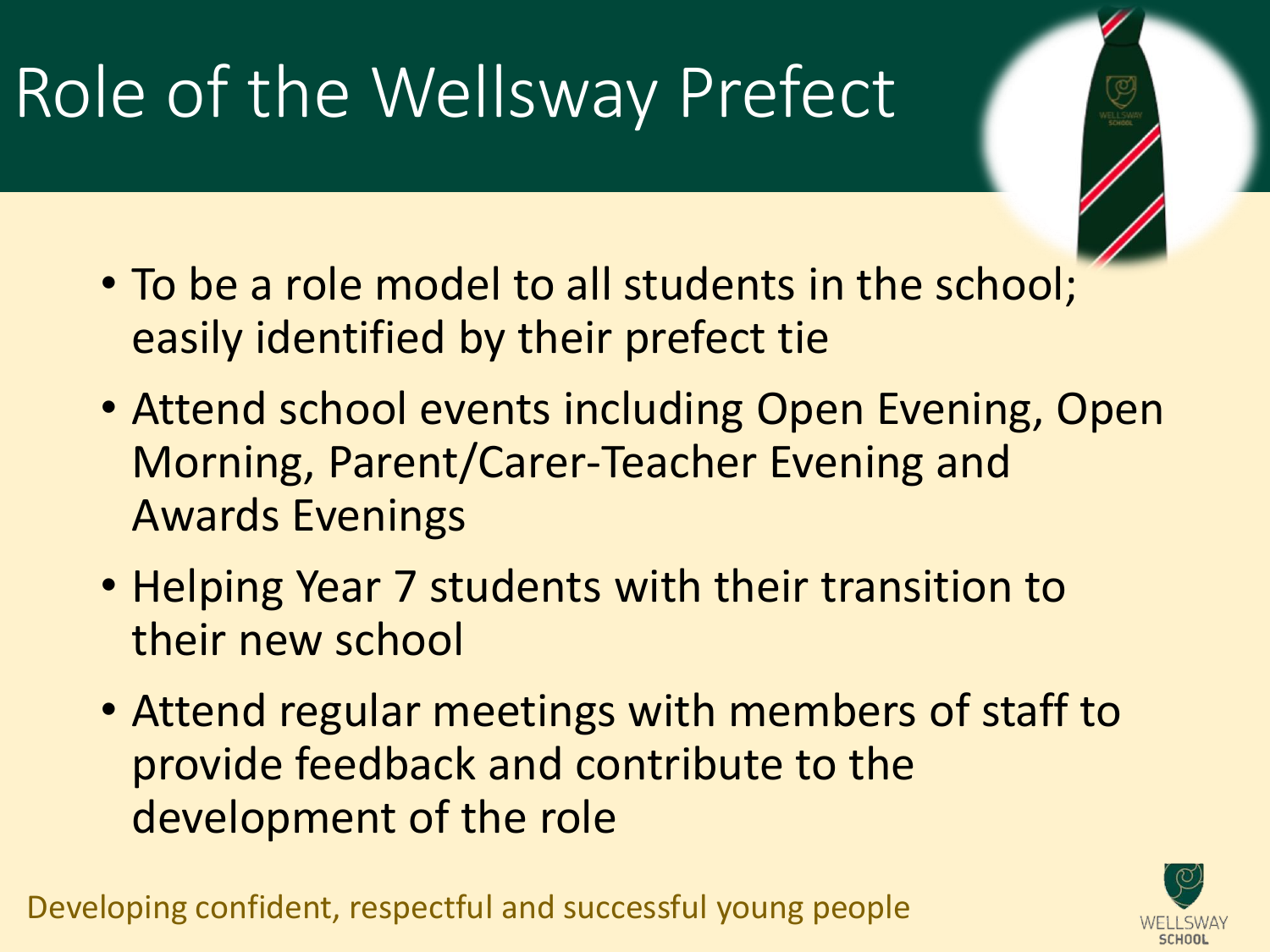### Do I have the qualities to be a Prefect?